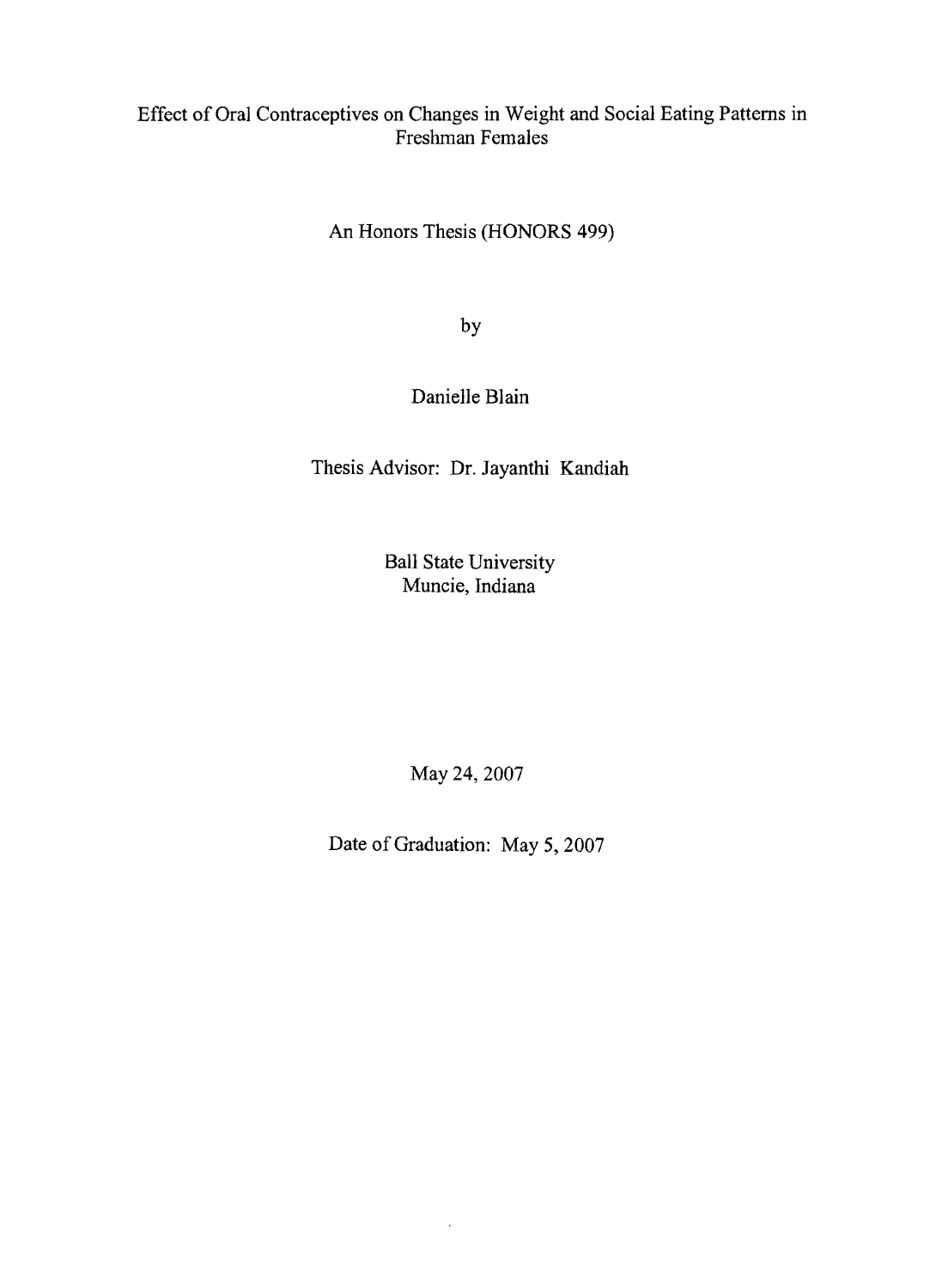# Effect of Oral Contraceptives on Changes in Weight and Social Eating Patterns in Freshman Females

An Honors Thesis (HONORS 499)

by

Danielle Blain

Thesis Advisor: Dr. Jayanthi Kandiah  $\alpha$ Ball State University Muncie, Indiana

May 24,2007

Date of Graduation: May 5, 2007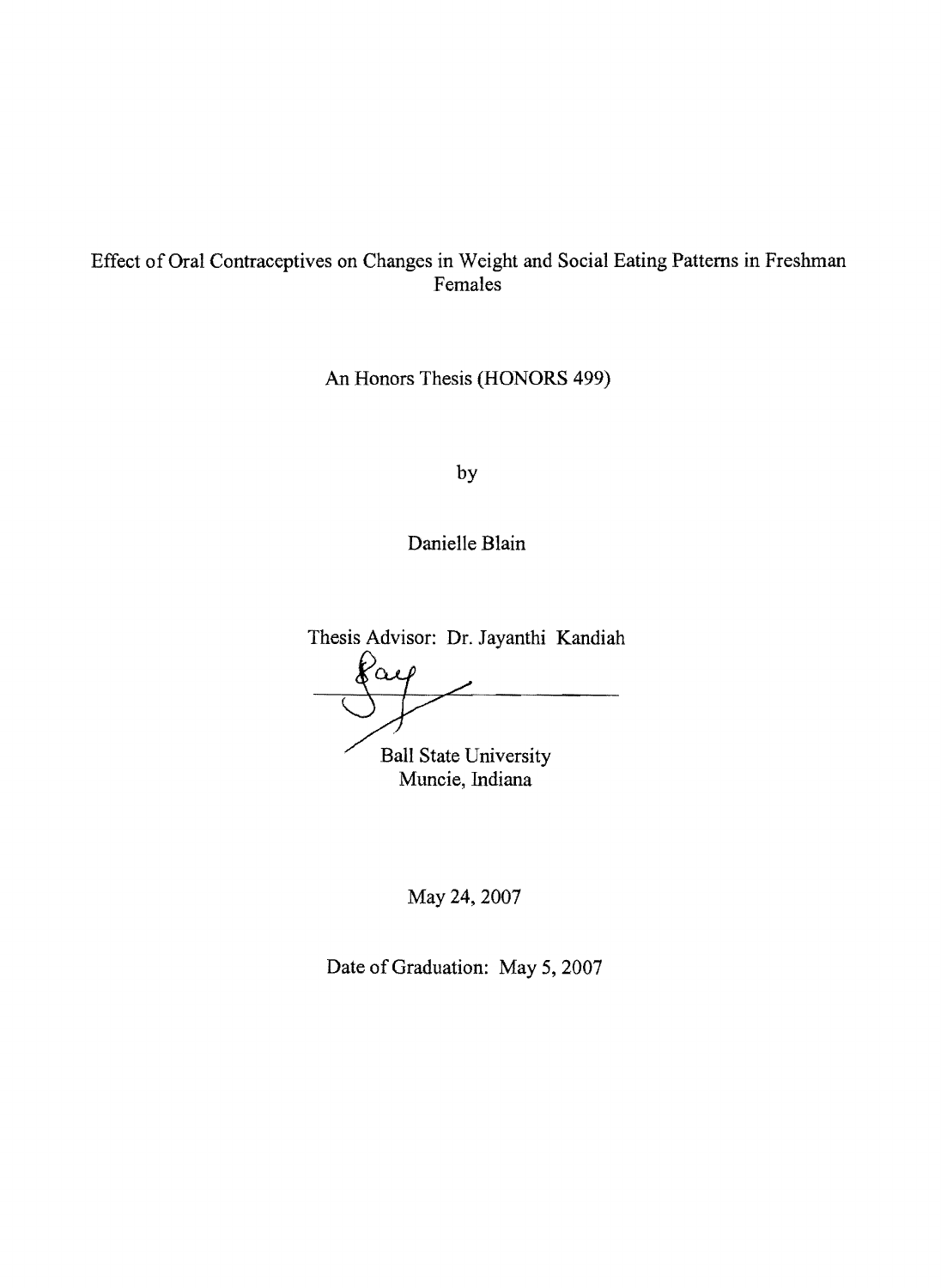# **Acknowledgements**

 $L^{\alpha}$  is  $\beta$  .

- I would like to thank Dr. Jay Kandiah for advising me throughout this project. I learned so much from her about the research process and writing up a manuscript.
- In addition, I would like to thank Diana Jones, MSN, WHCNP for input on the area of orai contraceptives and helping me recruit my participants in the study.
- I would also like to thank Dr. James Jones for analyzing statistical data from my study and checking over my research results in my paper.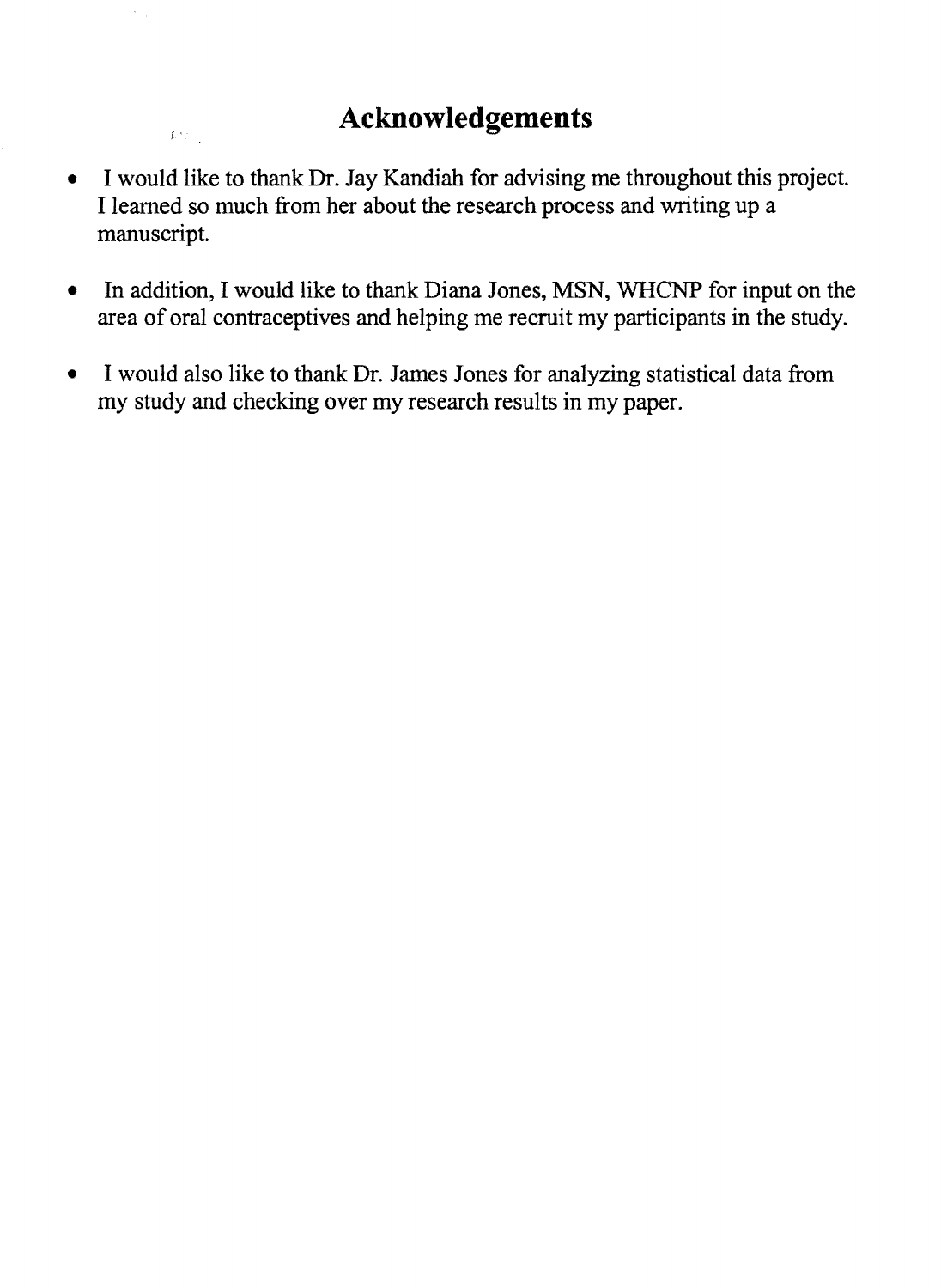# **ABSTRACT**

Context: This randomized study examined if type of oral contraceptives (norgestimate/25 mcg ethinyl estradiol vs. 150 mcg desogestrel and 30 mcg ethinyl estradiol) affected weight gain and changes in social eating habits among freshman college females.

**Method:** Anthropometrics (weight, height, and blood pressure) and food frequency questionnaires were collected from 69 females (18-24 years) at 0 and 3 months.

**Results:** Although there was a change in weight, no difference in weight gain and body mass index (BMI) was observed between oral contraceptive users (OC-U) and non-users (OC-NU). Type of oral contraceptive had no effect on the amount of weight gained, BMI, blood pressure, or changes in social eating behaviors.

**Conclusion:** Type of oral contraceptive had no effect on weight gain or changes in social eating habits in college freshman females.

Keywords: oral contraceptives, social and eating habits, freshman females, weight, blood pressure

#### **1. INTRODUCTION**

According to the National Health and Nutrition Examination Survey's 2002 report [1], 64.5 % of American adults are overweight [body mass index (BMI) greater than 25 kg/m<sup>2</sup>] with the greatest increase in BMI being observed between the ages of 18 and 29 years [2]. The 1995 National College Health Risk Behavior Survey revealed that weight gain in college students was attributed to poor dietary and physical activity patterns [3].

Some of the factors that have been associated to weight gain among college women were a lack of exercise, inadequate consumption of fruits and vegetables, and increase frequency and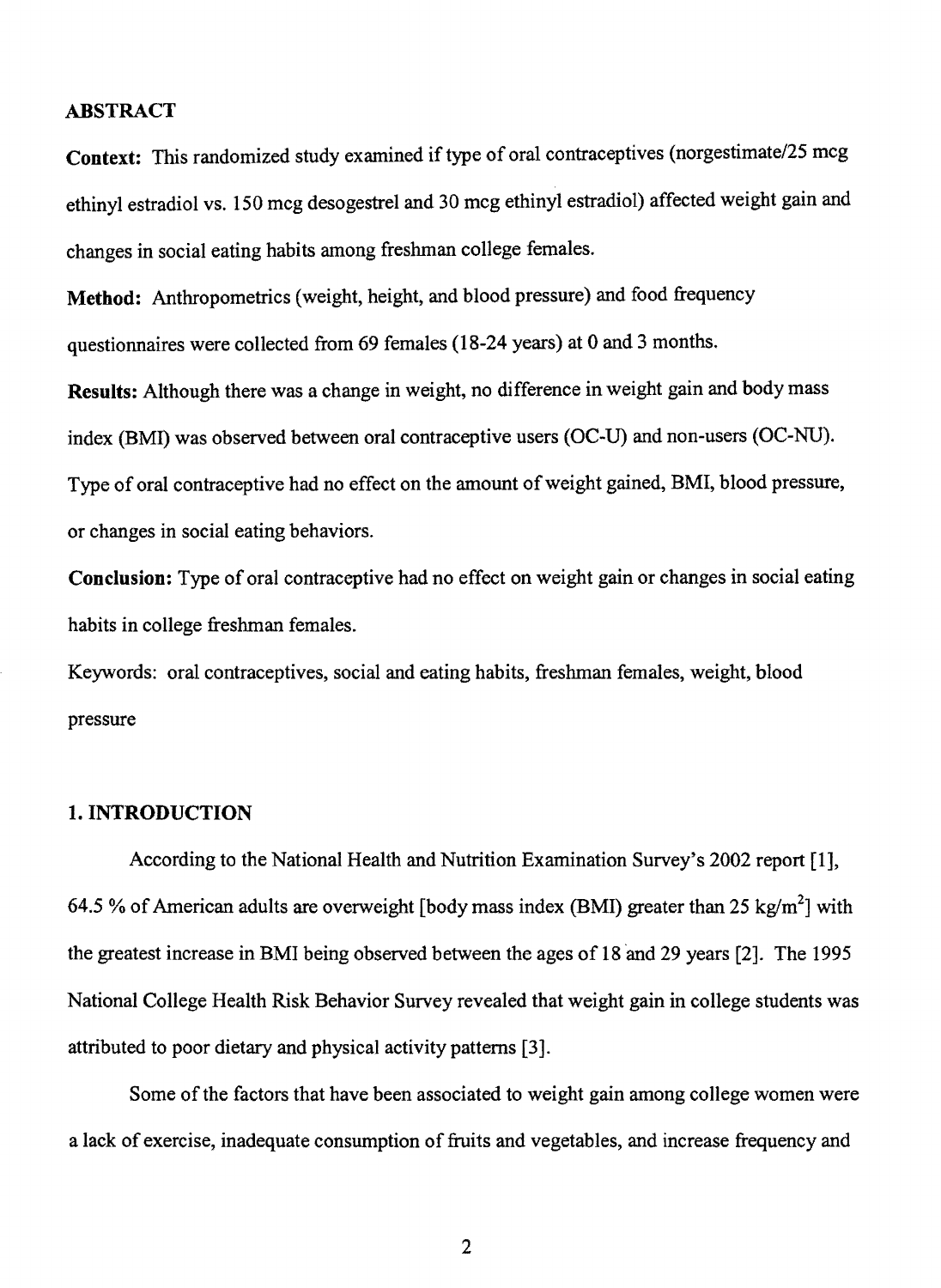consumption of fried foods [3-5]. In addition, a significant increase in alcohol consumption and use of oral contraceptives has been attributed to weight gain [6-7].

Information from the 2002 National Center for Health Statistics showed from a pool of 7,643 women, 19% (15-44 years) were using the pill. It was also found that 82% of those women had used the pill at least once in their lifetime [8]. In addition, when 132 Austrian adolescent females were placed on monophasic pills, sixty-seven (48.2%) girls reported experiencing side effects. In 40 participants weight gain was the most common side effect that was reported [9]. Most studies that investigated the relationship between oral contraceptives and weight gain have examined selective populations such as teenage women  $(12-17)$  and those between 15-44 years. To date, no research has looked at the effect of young freshman college women (18-24 years). Therefore, the objective of this study was to examine if the type of oral contraceptives affected weight gain and changes in social eating habits among freshman college females.

### 2. MATERIALS AND METHODS

This study was conducted at a metropolitan urban university. With the help of the University Women's Health Center, approximately 400 freshman females (200 oral contraceptive users and 200 non-oral contraception users) between 18-24 years were recruited via flyers and email. Criteria for student participation included: i) being free of any metabolic diseases (e.g. hypertension, diabetes, etc.); ii) maintenance of usual exercise, social habits, and eating patterns; iii) avoidance of oral contraceptives prior to the study; and iv) collection of anthropometric measures (height, weight, and blood pressure) at the Women's Health Center. For the oral contraceptive users (OC-U), there were 2 additional criteria, in that the use of oral contraception was mainly to prevent conception and not for other health reasons (e.g. acne,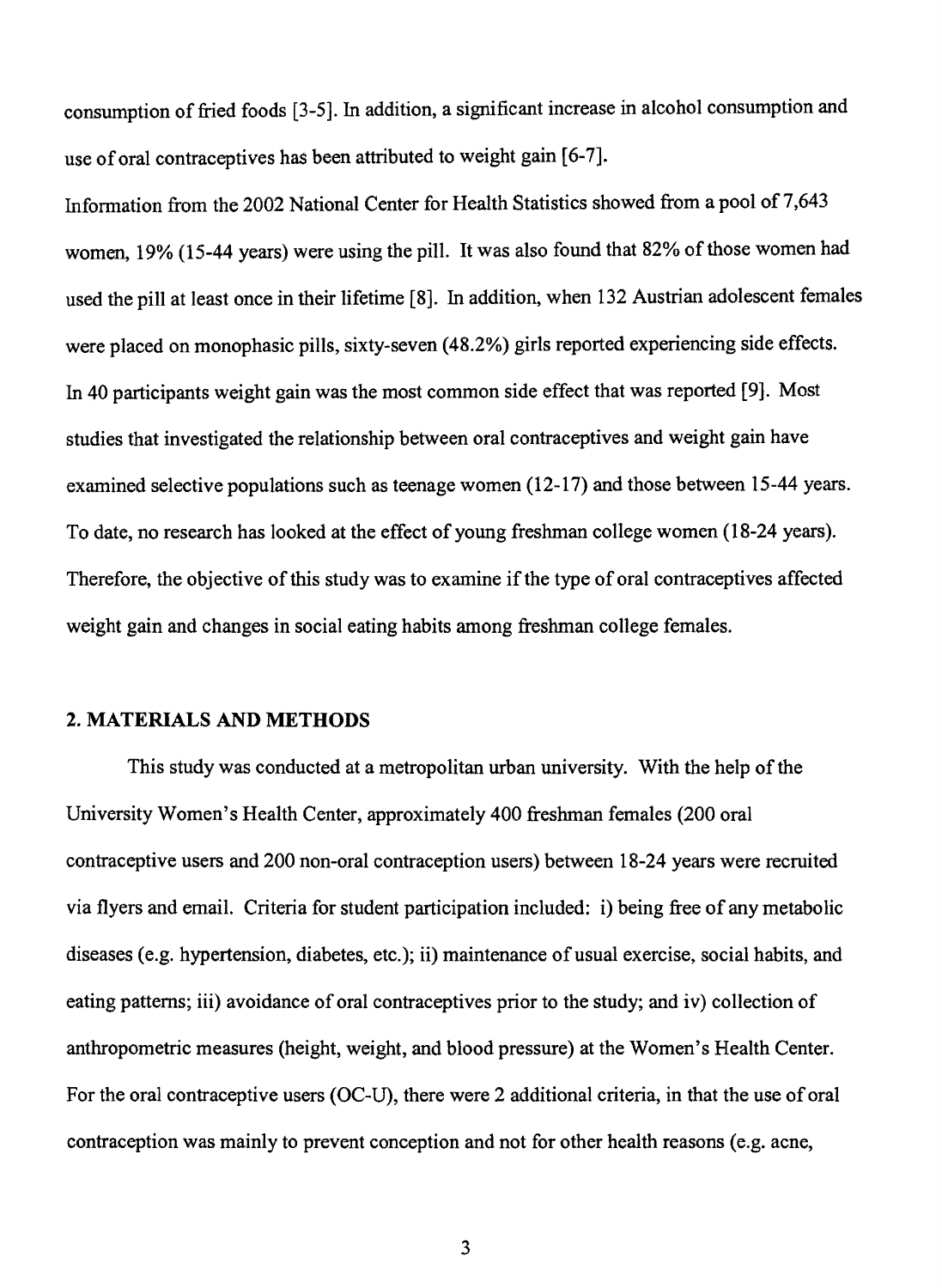menorrhagia, PMS, and exercise induced amenorrhea), as well as being placed on either Ortho-Tri-Cyclen Lo or Desogen their freshman year. The Ortho Tri-Cyclen Lo (norgestimate/25 mcg ethinyl estradiol) and Desogen (150 mcg desogestrel and 30 mcg ethinyl estradiol) were selected because they were inexpensive and most commonly prescribed to students. To encourage participation, all potential subjects were sent periodic reminders (once every 2 weeks) to indicate their interest in the study.

After one month, a total of sixty-nine participants responded to the research (n=24 Ortho Tri-Cyclen Lo, n=27 Desogen, and n=18 non-oral contraceptive users). Anthropometric measures and food frequency questionnaires were collected at the start of the study and 3 months. All subjects were determined to be healthy and received medical clearance from the University's Health Services and signed a required consent form prior to participation. Before commencement of the study, the research was reviewed and approved by the University's Institutional Committee on Investigations Involving Human Subjects.

# *2.1 Height, Weight, and Blood Pressure*

At the start of the study (0 months) and at 3 months, height, weight, and blood pressure were taken at the Women's Health Center by the same nurse practitioner. Weight was measured using a SECA<sup>TM</sup> Digital Scale (www.secacorp.com. 2004). Participants were instructed to empty their pockets and remove their shoes and jackets. They were told to stand erect with their shoulder's leveled and hands to the side and weight distributed evenly on both feet. Each participant was asked to adjust the angle of their head by moving their chin up or down and to look forward. Height was recorded to the nearest  $\frac{1}{4}$  inch and weight to the nearest  $\frac{1}{4}$  of lb. Blood pressure was taken on each participant's left arm using a mercury manometer. The measurement was read to the nearest even millimeter. Body mass index (BMI) was calculated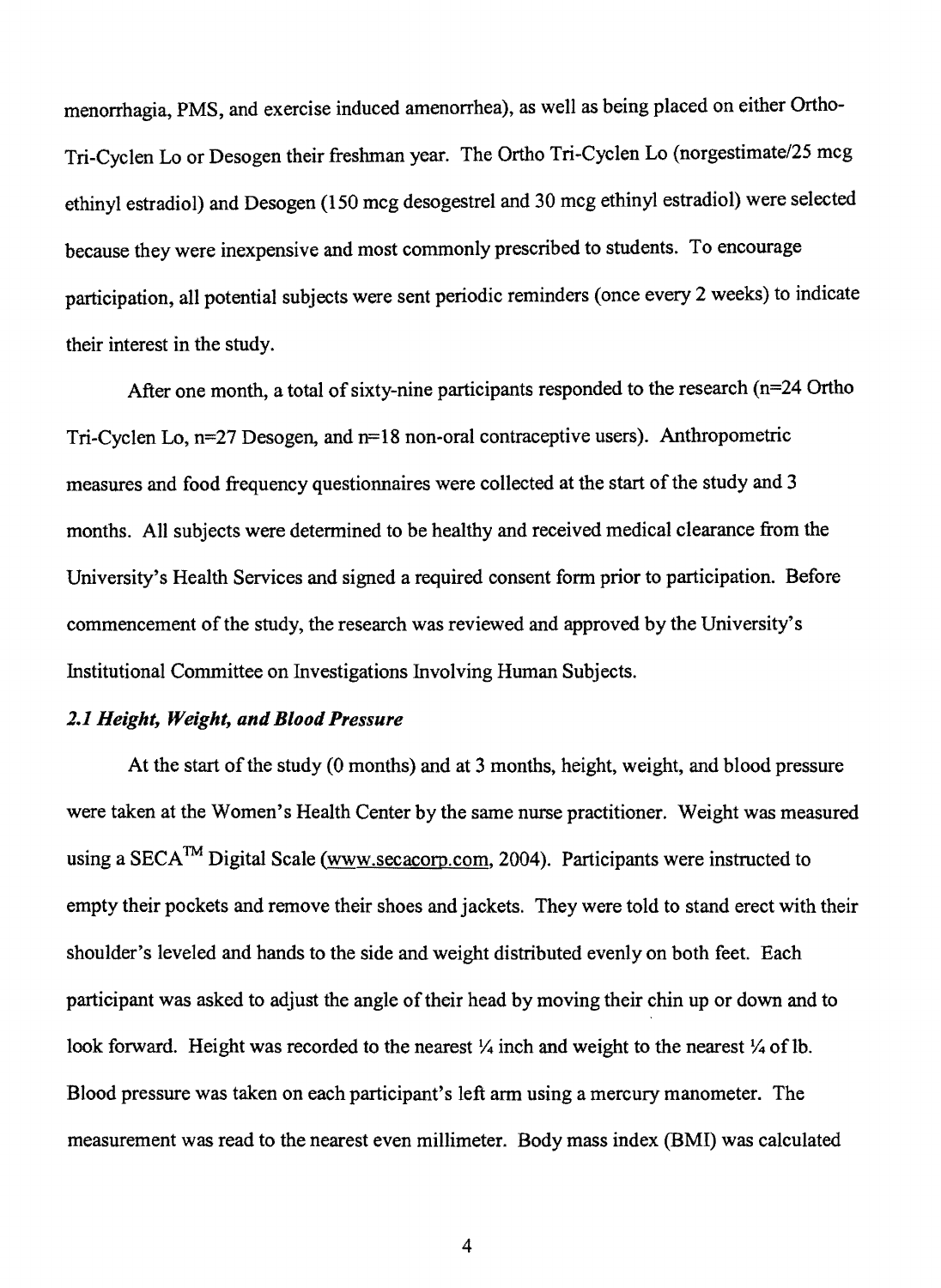by dividing body weight in pounds times 703 divided by inches squared to detennine if there was a change in weight after 3 months.

#### *2.2 Food Frequency Questionnaire*

A twenty-three itemized and validated food frequency questionnaire that addressed eating and socializing patterns was utilized. Validity was administered by giving the questionnaire to four health professionals (i.e. registered dietitian, health statistician, nurse practitioner, and medical director of the Health Center), who examined the questionnaire for content and face validity. Feedback and suggestions were received, and the survey was revised. The modified questionnaire was presented to each participant who took approximately 10 minutes to complete the questionnaire that addressed meal and snack patterns, physical activity, alcohol intake, and frequency of fast food consumption. Anthropometrics and the food frequency questionnaires were assessed at baseline (0 months) and 3 months. To maintain subject anonymity, all participants were assigned a number. To ensure patient acceptance and tolerance, it was mandatory for all oral contraceptive users to obtain a three month checkup prior to obtaining a year long prescription. Thus, the duration of the research was for a period of 3 months.

# *2.3 Statistical Analysis*

Data collected from the two time periods (0 and 3 months) was statistically analyzed using two way ANOVA and Chi Square tests. A p-value of  $\leq 0.05$  was considered to be statistically significant.

## 3. RESULTS

Sixty-nine freshman females (18-24 years) successfully completed the study. There were 51 oral contraceptive users (n=24 Ortho Tri-Cyclen Lo; n=27 Desogen) and 18 non-oral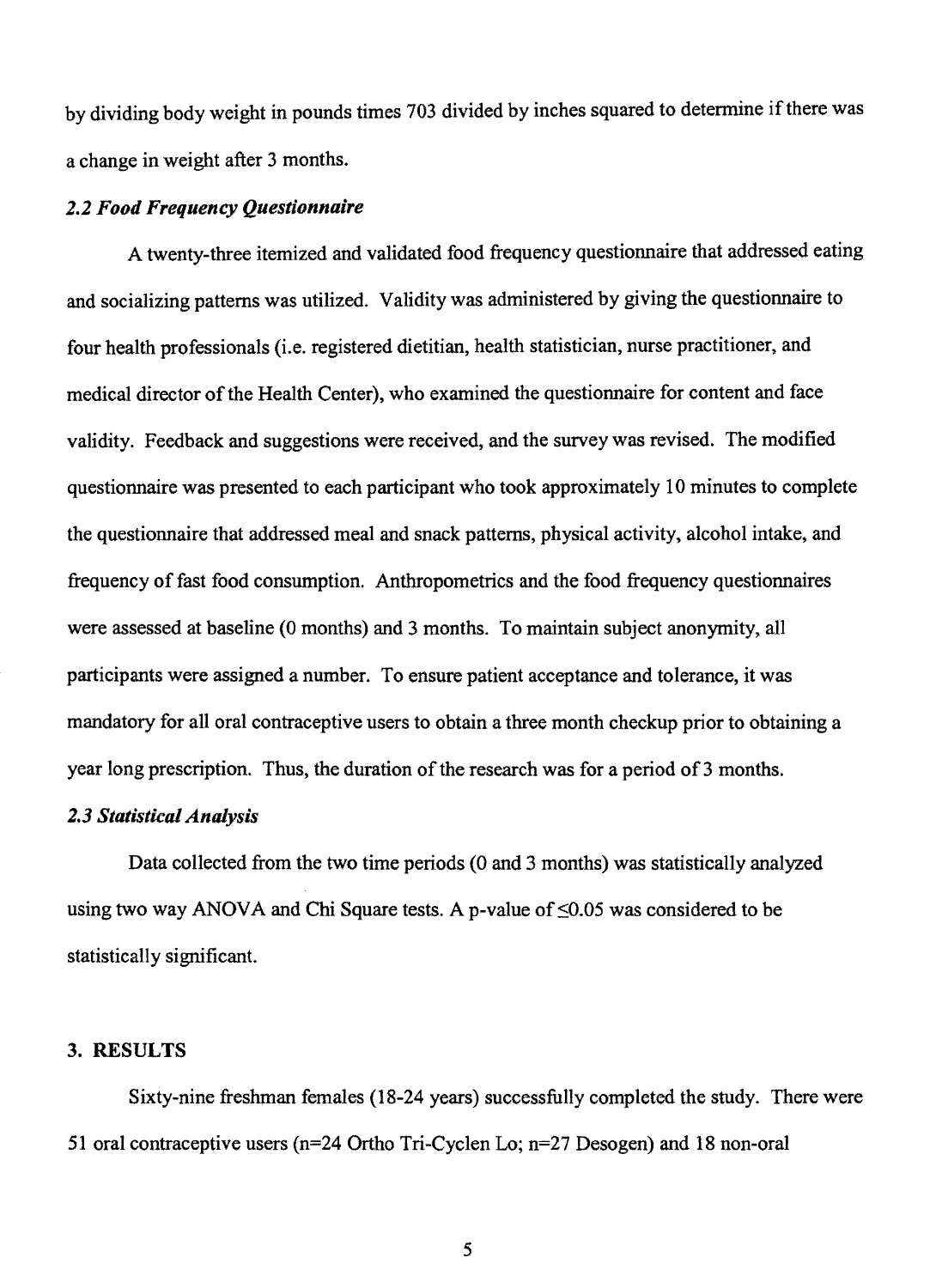contraceptive users (OC-NU). With the exception of one subject, who was an African American, all the other participants were Caucasian ( $n=68$ ). Majority of the subjects were either unemployed ( $n=33, 47.8\%$ ) or worked part-time ( $n=31, 44.9\%$ ).

As observed in Table 1, all participants gained weight from baseline to 3 months. However, there was no difference in mean weight gain and BMI between OC-U and OC-NU. Similarly, type of oral contraceptive had no effect on the amount of weight gain and BMI. A two-way repeated ANOVA compared 0 and 3 months measures of the BMI for the three groups (Ortho Tri-Cyclen Lo, Desogen, and OC-NU). For BMI, a main effect was discovered for time  $(F<sub>(1.66)</sub>=11.71, p=.001)$ , but no effect for the groups, nor interaction was found. From 0-3 months, subjects increased their mean BMI measure from 24.02 to 24.53, an increase in weight of slightly over 3 pounds.

A two-way repeated ANOVA showed a statistical significant change in blood pressure (systolic and diastolic) from baseline to 3 months between the groups over time (systolic:  $F_{(2,63)}=2.75$ , p=.072; diastolic:  $F_{(2,63)}=2.75$ , p=.072). As observed in Figure 1, from 0-3 months, OC-NUs had the greatest increase in systolic blood pressure. Although non-oral contraceptive users had increased diastolic blood pressure from 0-3 months, the values were still lower when compared to oral contraceptive users (Figure 2).

Changes in social eating habits were examined from 0-3 months. For the purpose ofthis study, social eating was defined as frequency of snacking, drinking, eating out, as well as food consumption during dating and when in the company of friends. A Chi square test of association showed there were no statistical significant changes in social eating behaviors that were associated with oral contraceptive use.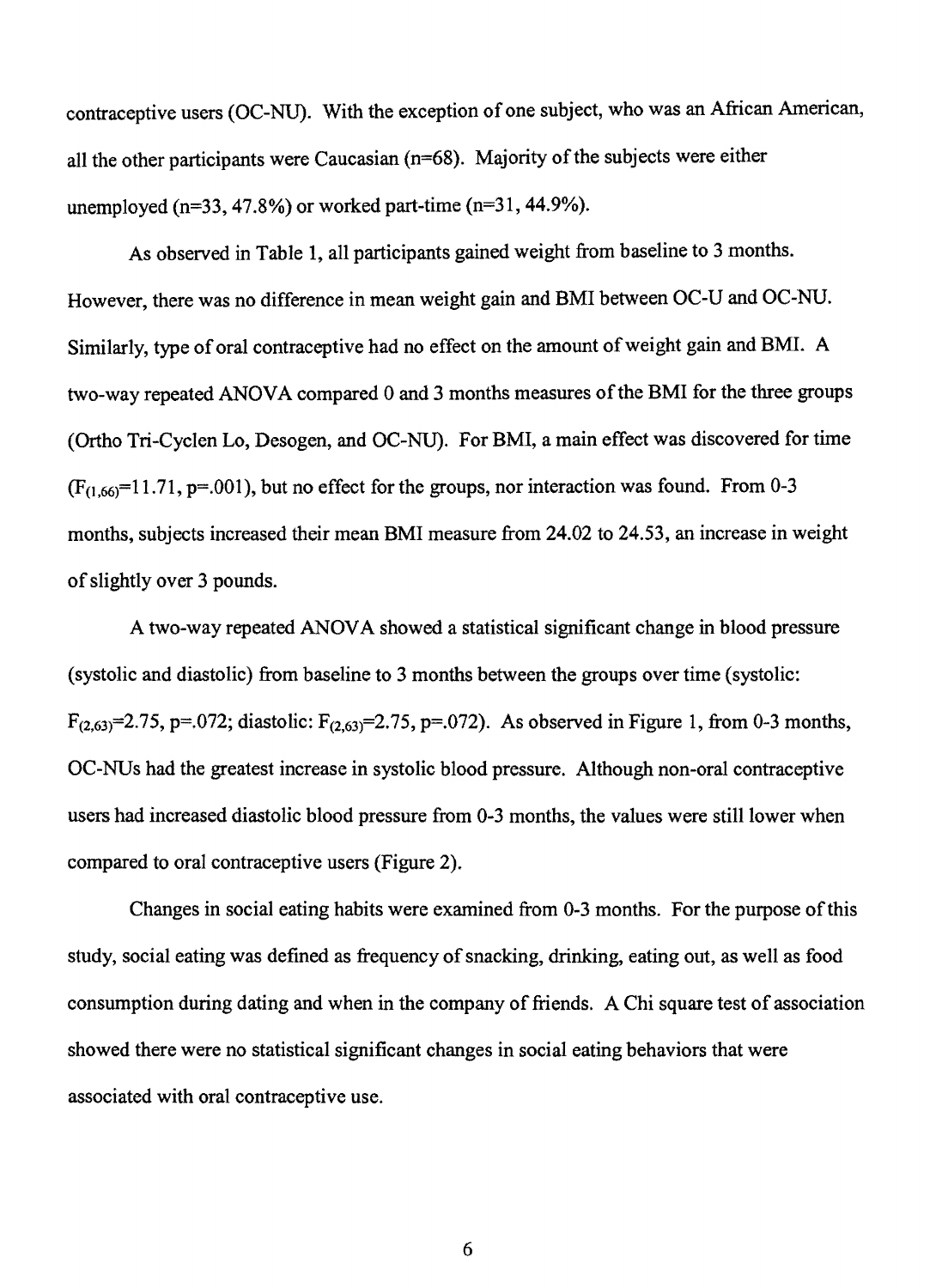# 4. DISCUSSION

This study demonstrated that type of oral contraceptive had no effect on weight gain. In addition, there was no significant difference in weight gain between oral contraceptive users and non-users. Similar observations have been noted by other researchers [10-11] who found that use of monophasic (20  $\mu$ g ethinylestradiol and 75  $\mu$ g gestodene) OCs on 18-45 year old females for a period of21 days to 6 months had no effect on weight gain. On the contrary, Brunnhuber and Kirchengast found adolescent females (14-18 years) reported gaining weight after one month on a low dose oral contraceptive (20-35 µg ethinylestradiol) [9]. Findings from this study are in congruent with works of other researchers regarding freshman weight gain. Like the current study, Coney et al., showed that type of oral contraceptive (high or low estrogen content) had no significant effect on either body weight or blood pressure [12].

Several studies have found an association between weight gain among freshman students in the first year of college  $[6, 13-14]$ . Mean weight gain have ranged from  $\sim$ 7-15 lbs during one year [5, 13-14]. Observations in other studies are similar to the current population in that participants gained an average of 3 lbs in 3 months [13]. Possible explanations for weight gain may be due to increased alcohol intake, altered sleep patterns, increased stress, decreased physical activity, and increased availability of food selection and consumption.

Results from this study revealed that the type of oral contraceptive did not influence blood pressure. The greatest increase in blood pressure was displayed in the non-oral contraceptive group. This may have occurred due to insufficient sleep and increased consumption of alcohol. In the OC-NU group, 14 of 18 participants increased their alcohol intake at the end of3 months. In addition, over the three month period, unlike the OC-U, 44% of the OC-NU increased their involvement in student organizations. Possibly, the amount of stress the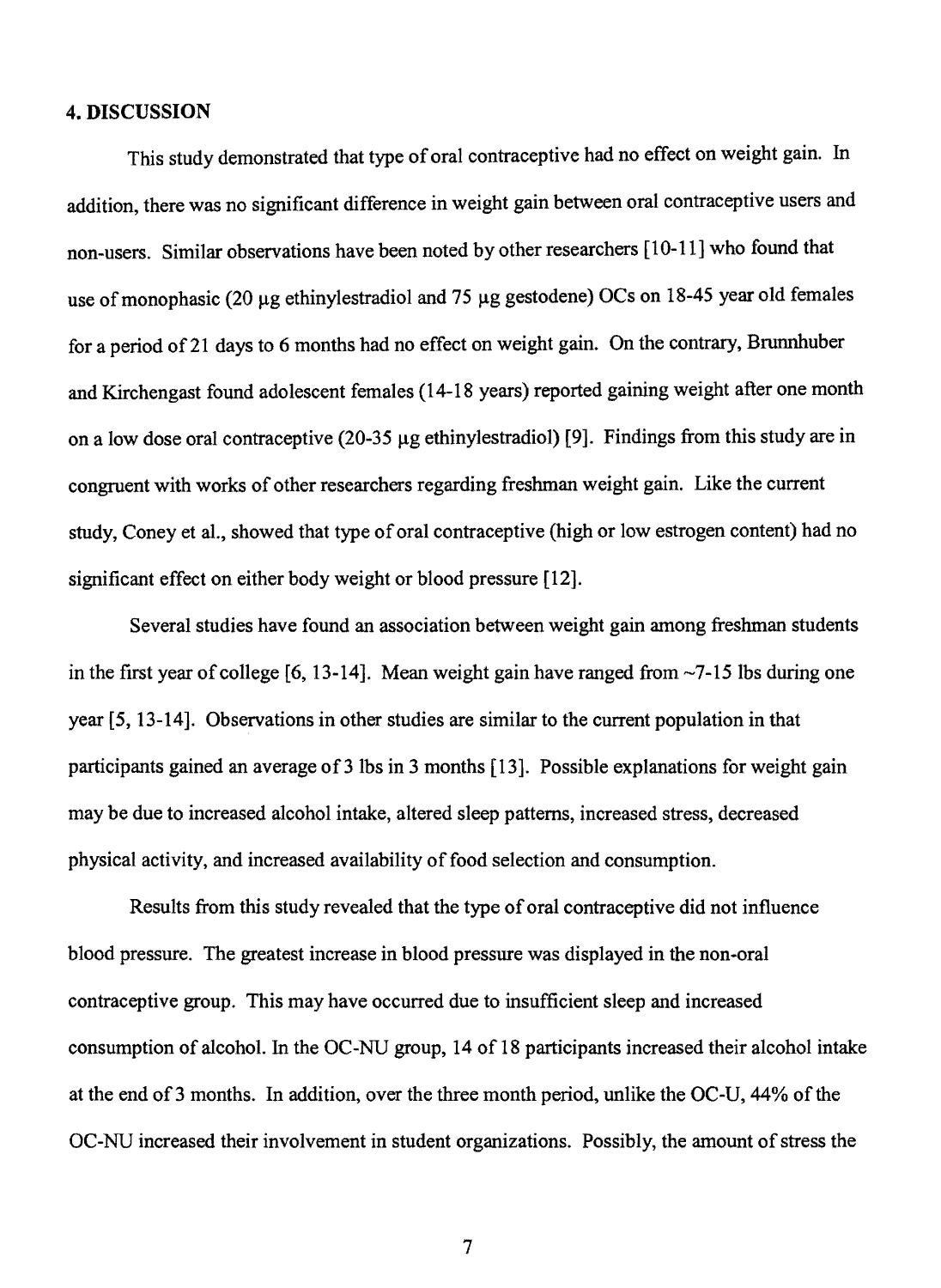non-oral contraceptive group faced might have facilitated elevations in blood pressure. In addition, the OC-NU decreased the amount of hours they spent sleeping, which may have contributed to their blood pressure.

Since no research has looked at the effect of types of oral contraceptives on changes in social eating, comparisons are currently unavailable. Thus the uniqueness of this study were (1) use of two commonly prescribed oral contraceptives to freshman females and its influence on weight; (2) population was specific to freshman females; (3) this research looked at type of oral contraception and changes in social eating; (4) the duration of the study was longer than previous studies (3 months vs. limited number of days); (5) all participants were recruited from the Women's Health Center; and (6) assessment of height, weight, and blood pressure.

In conclusion, the research displayed no significant differences in weight gain and social eating patterns among the two different estrogen contents in the OC-U and OC-NU. In all groups, weight increased by approximately 3 pounds. An interesting observation that was noted the greatest increase in systolic blood pressure in the OC-NU group from 0-3 months. Recommendations for future research should include having larger sample size with varied ethnicities, extending the duration of the research (e.g. one year), assessment of anthropometric and social changes at 4 different time intervals (0, 4,8,12 months), and assessment of weight change among different types of oral contraceptive users during their 4 years of academic education.

#### S. REFERENCES

[1] Flegal KM, Carroll MD, Ogden CL, Johnson CL. Prevalence and trends in obesity among US adults, 199-2000. JAMA2002;288:1723-1727.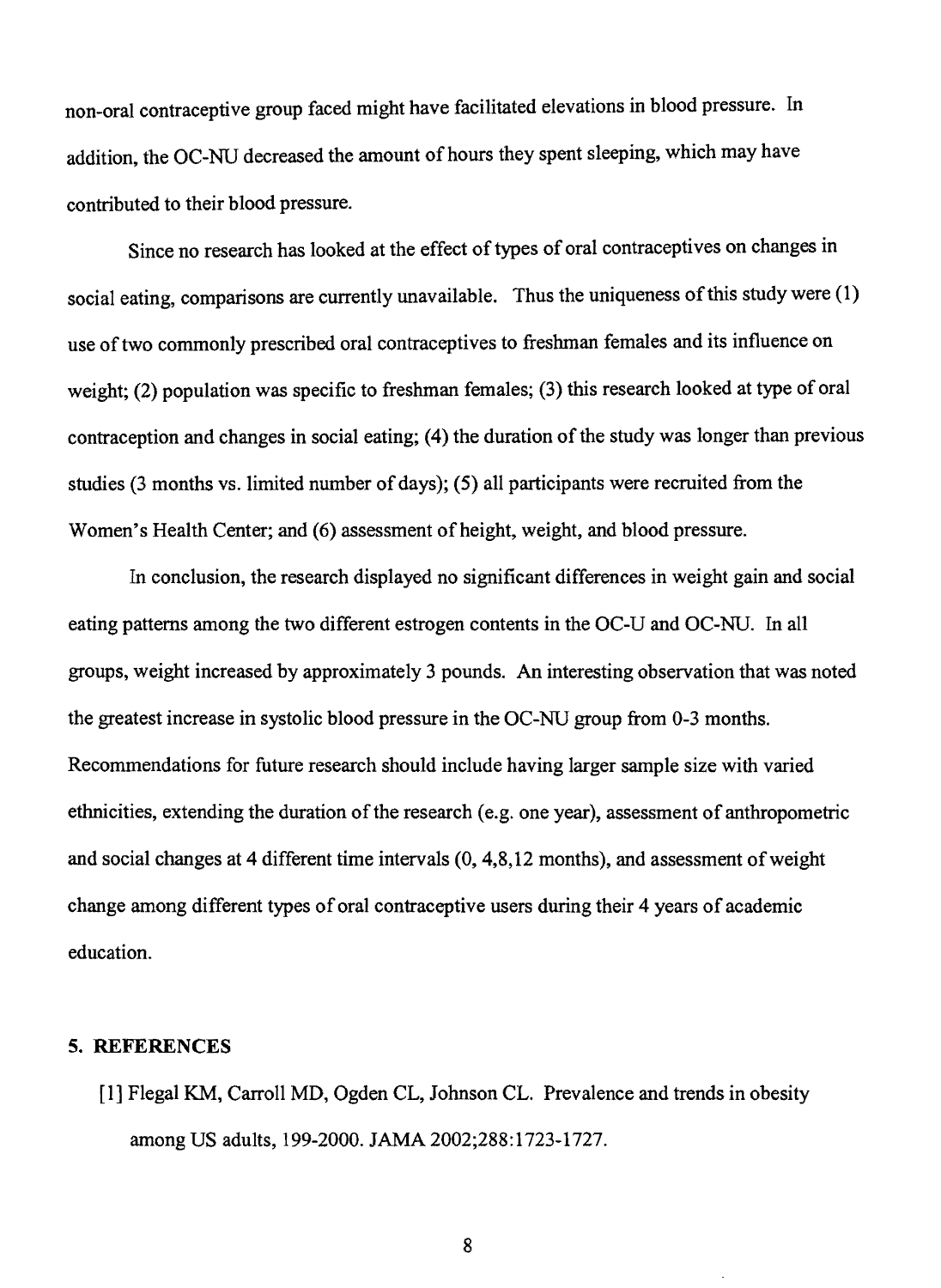- [2] Mokdad AH, Serdula MK, Dietz WH, et al. The spread of the obesity epidemic in the United States, 1991-1998. JAMA 1999;282:1519-1522.
- [3] Douglas KA, Collins JL, Warren C, et al. Results from the 1995 National College Health Risk Behavior Survey. J Am ColI Health 1997;46:156.
- [4] Hovell MF, Mewborn CR, Randle Y, et al. Risk of excess weight gain in university women: a three-year community controlled analysis. Addict Behav 1985;10:15-28.
- [5] Racette SB, Desusinger SS, Strube MJ, et al. Weight Changes, Exercise, and Dietary Patterns During Freshman and Sophomore Years of College. JACH 2005;53(6):249-250.
- [6] Butler SM, Black DR, Blue CL, Gretebeck RI. Change in Diet, Physical Activity, and Body Weight in Female College Freshman. Am J Health Behav 2004; 28(1):24-32.
- [7] Wysocki S. A survey of American women regarding the use of oral contraceptives and weight gain (abstract). Int J Gynecol Obstet 2000; 70 (Suppl 1):114.
- [8] Mosher W, Martinez G, Chandra A, Abma J, Willson S. Use of Contraception and Use of Family Planning Services in the United States: 1982-2002. Advance Data from Vital and Health Statistics 2004:Number 350.
- [9] Brunnhuber S, Kirchengast S. Use of the oral contraceptive pill by Austrian adolescents with emphasis on the age of onset, side effects, compliance, and lifestyle. Coll. Antrolpol 2002; 26(2):467-75.
- [10] Del Melo NR, Aldrighi JM, Faggion D Jr., et aL A prospective open label studey to evaluate the effects of the oral contraceptive Harmonet (gestodene75/EE20) on body fat. Contraception 2004;70:65-71.
- [11] Lech M, Ostrowska L. Effects of low-dose OCs on weight in women with Central European nutritional habits and lifestyles. Contraception 2002;66: 159-162.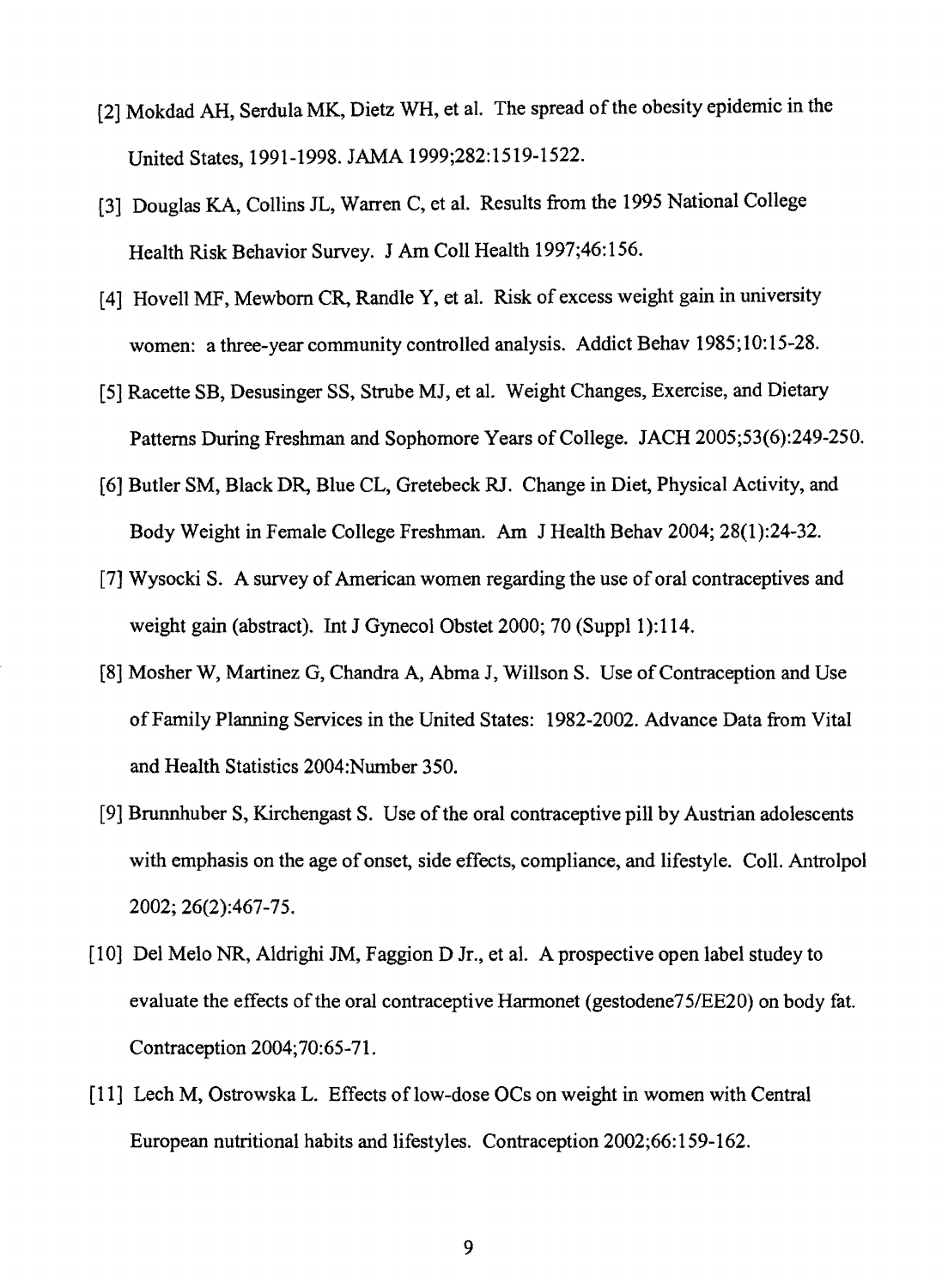- [12] Coney P, Washenik K, Langley R, DiGiovanna J, Harrison D. Weight change and adverse event incidence with a low-dose oral contraceptive: two randomized placebocontrolled trials. Contraception 2001; 63(6): 297-302.
- [13] Hajhosseini L, Holmes T, Mohamadi P, Goudarzi V, McProud L, Hollenbeck C. Changes in body weight, body composition and resting metabolic rate (RMR) in firstyear university freshman students. Am College of Nutr 2006;25(2):123-127.
- [141 Hoffinan D, Policastro P, Quick V, Lee S. Changes in body weight and fat mass of men and women in the first year of college: a study of the "freshman 15." Am ColI Health 2006; 55 (1): 41-45.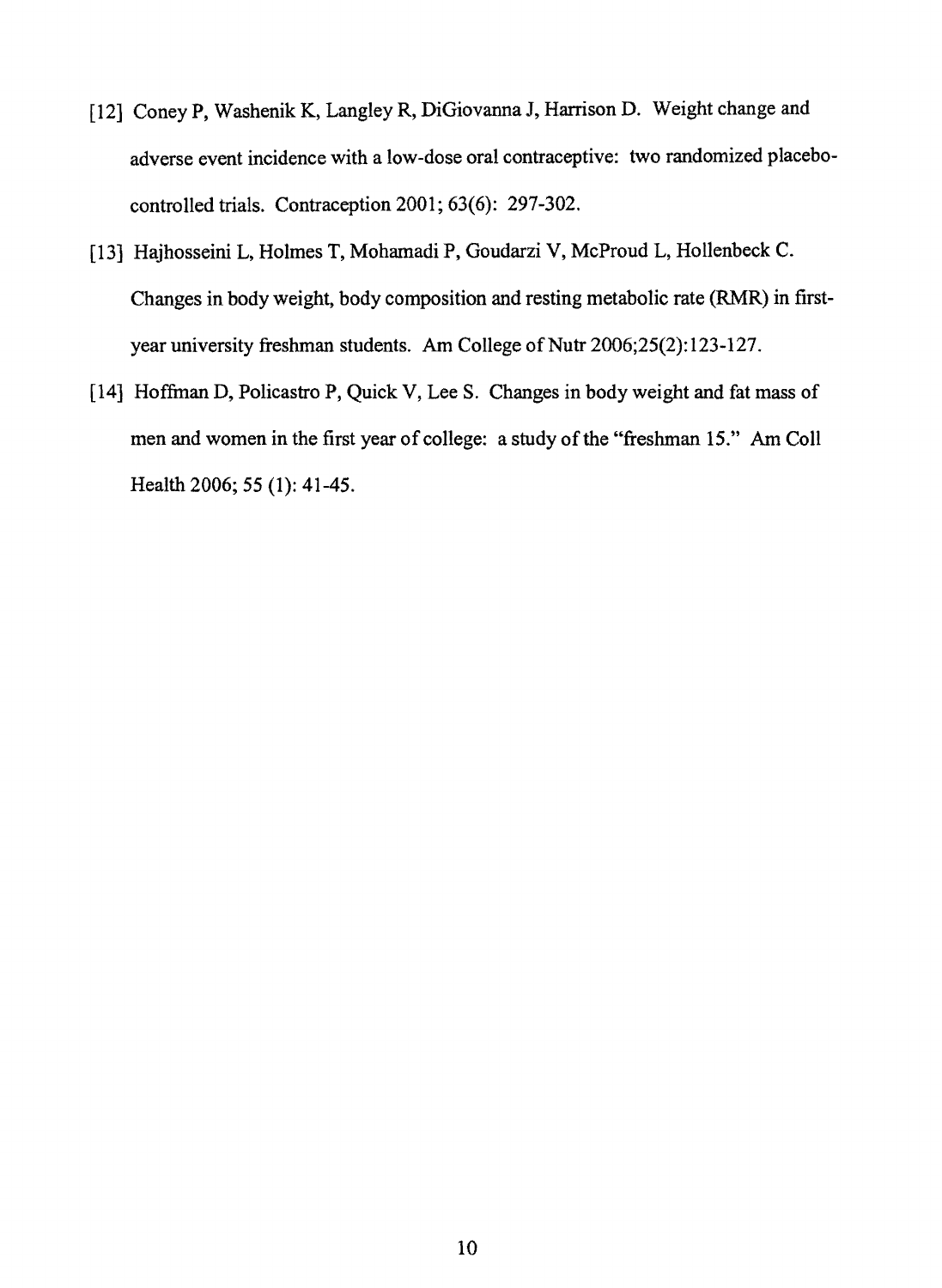Table 1 Mean (±SD) weight (lbs) and BMI of subjects at baseline and 3 months

| Groups | Wt-Baseline      | Wt-3 Months      | <b>BMI-Baseline</b> | <b>BMI-3 Months</b> |
|--------|------------------|------------------|---------------------|---------------------|
| $OC-1$ | $139.0 \pm 22.7$ | $141.8 \pm 23.2$ | $23.9 \pm 4.0$      | $24.3 \pm 3.9$      |
| $OC-2$ | $149.6 \pm 29.1$ | $152.5 \pm 31.7$ | $24.8 \pm 4.6$      | $25.2 \pm 5.0$      |
| OC-NU  | $138.1 \pm 21.7$ | $142.5 \pm 21.7$ | $23.2 \pm 4.1$      | $23.8 \pm 3.5$      |
| Total  | $142.9 \pm 25.4$ | $146.1 \pm 21.7$ | $24.0 \pm 4.1$      | $24.5 \pm 4.3$      |

OC-1 (Ortho Lo)

OC-2 (Desogen)

OC-NU (Non-Oral Contraceptive Users)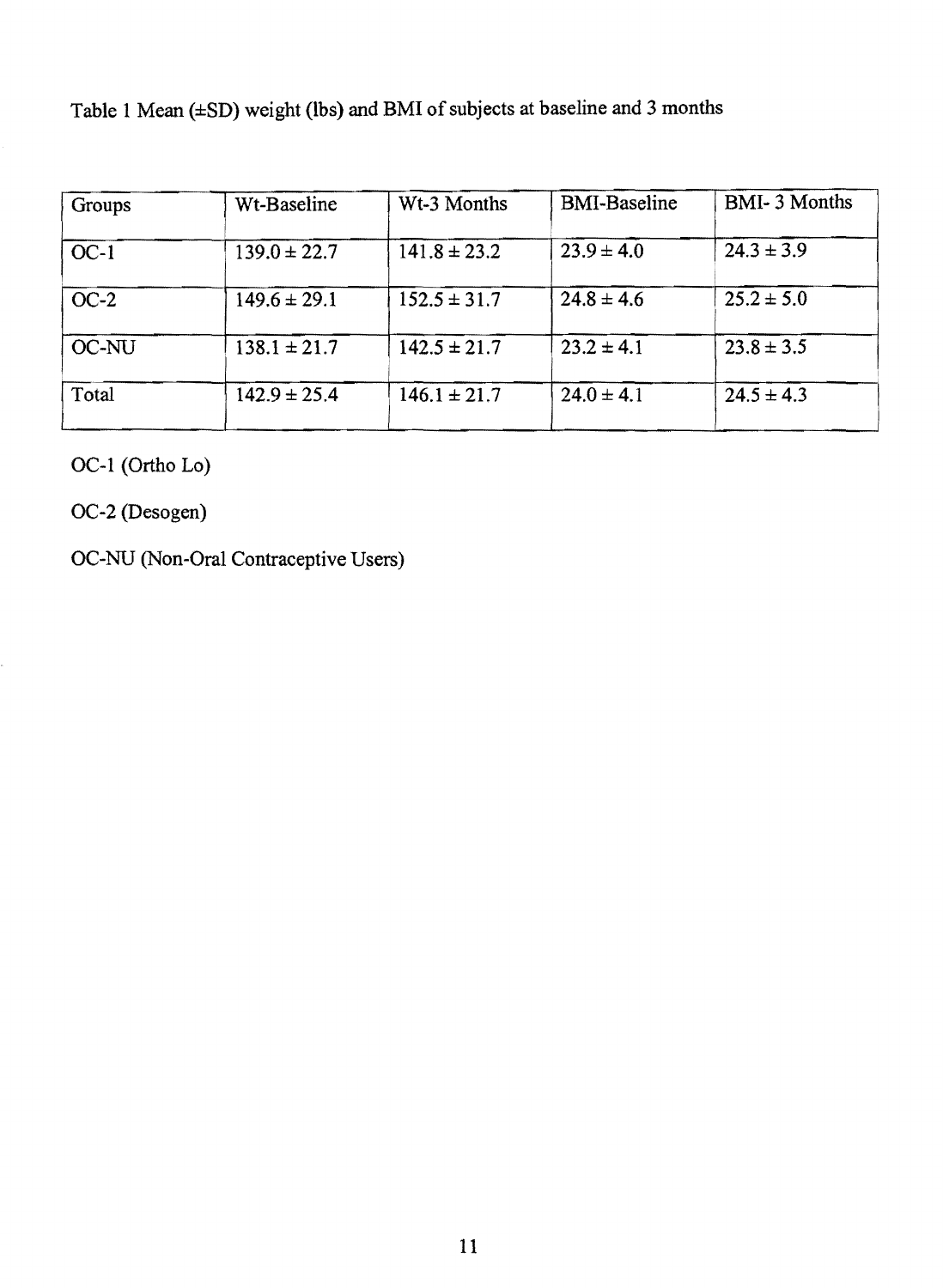



# **Systolic Blood Pressure of Study Groups (mmHg)**